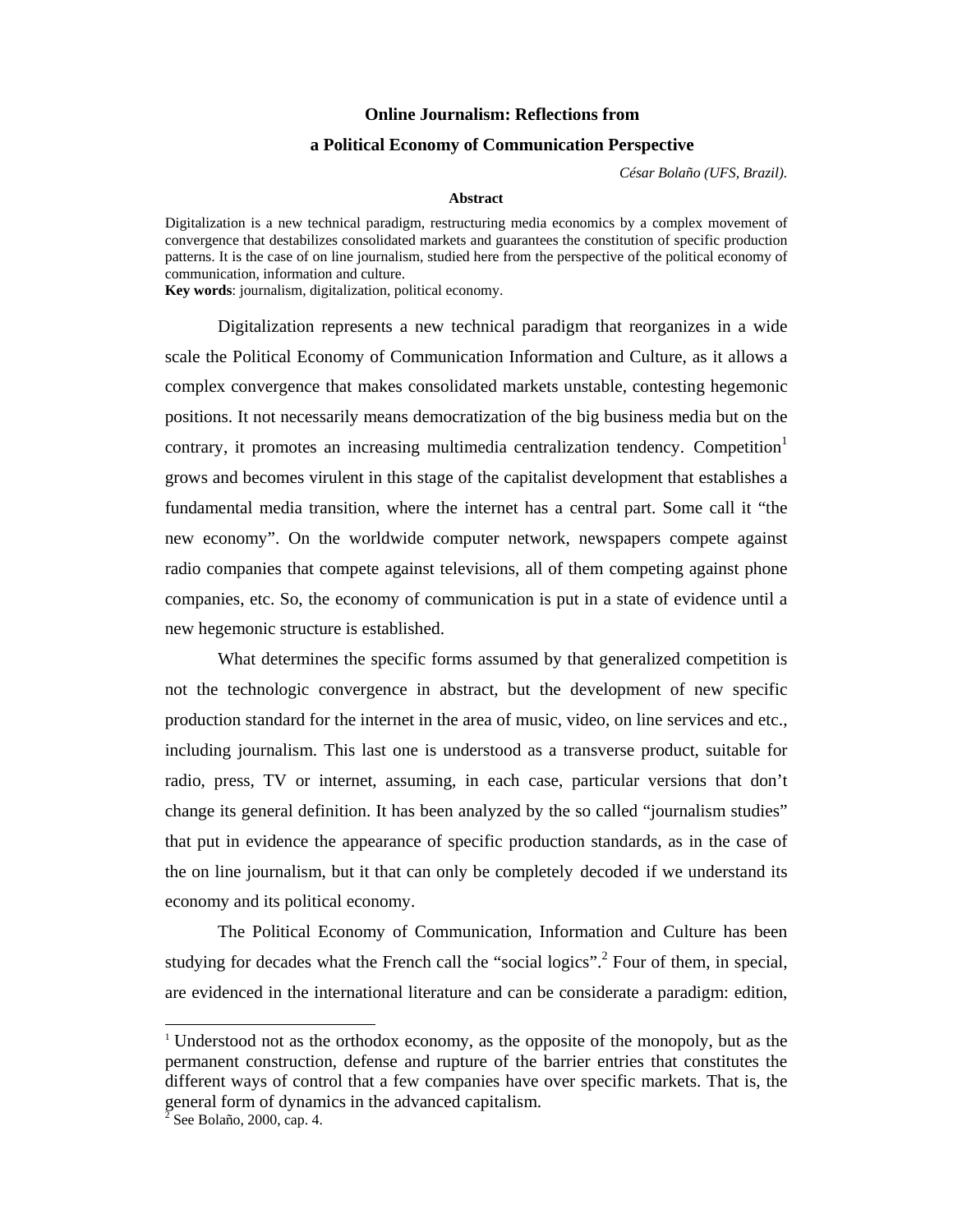flow, press and club. This last one, best presented in Tremblay (1997), refers yet in a complex way to the theme of convergence in all levels and meanings, and its acceptation by different economics thought schools, from different perspectives, $3$  such as the idea of a "network economy", demonstrates the growing relevance of the matter at this historical moment.

I developed, based on the analysis of the current crisis of capitalism (Bolaño, 2002), a classification of the convergence industries (Bolaño et al., 2003 chapter. 1), that complete the one presented in Bolaño (2000), which is more general than that of the French Economy of Communication and Culture.<sup>4</sup> Danielle Souza regained the matter of the *on line journalism* in the same perspective and ended up making a classification exercise, adding a column to the very known Miège et allii (1986, p. 80) chart.<sup>5</sup> In chart 1, there is a reproduction of the new column, proposed by the authoress. 6

| <b>General</b>         | Multimedia. Homogeneous Public. Segmented Media. Variety of                                     |  |  |  |
|------------------------|-------------------------------------------------------------------------------------------------|--|--|--|
| <b>Characteristics</b> | consumer goods. Technological convergence. Interactive media                                    |  |  |  |
|                        | context.                                                                                        |  |  |  |
| <b>Central</b>         | EDITOR: Accomplishes the same tasks as the writer: creates the                                  |  |  |  |
| <b>Function</b>        | agenda, writes and edits the texts. The only difference is that he is<br>coordinating the team. |  |  |  |
|                        |                                                                                                 |  |  |  |
| <b>Economic Chain</b>  | Reduced production and diffusion costs. The production is integrated                            |  |  |  |
|                        | with other media, with real use of the already setup structure.                                 |  |  |  |
|                        | Production in "real time". Network distribution. Irregular work station.                        |  |  |  |
|                        | Non stable production and presentation techniques. Growing industry                             |  |  |  |
|                        | concentration.                                                                                  |  |  |  |
| <b>Profession</b>      | Journalists and web designers (professionals specialized in graphic                             |  |  |  |
| Concept                | design and editorial techniques for sites and web pages).                                       |  |  |  |
| <b>Sales/incomes</b>   | Indirect incomes from advertising. High investment in new technology                            |  |  |  |
|                        | with long term financial outcomes.                                                              |  |  |  |
| <b>Market</b>          | Mass market segmented. Interactivity. Faithfulness difficulty. Actuality                        |  |  |  |
| <b>Characteristics</b> | dependence. Tendency to de-regulation. Fusion and<br>synergy                                    |  |  |  |
|                        | exploration.                                                                                    |  |  |  |

**Chart 1: General Characteristics of the** *on line* **press economic model** 

Source: Souza, 2005.

With this chart the author clarifies the meaning of the journalist labor integration in this type of productive production. In a way, "on a daily basis there is no central function done by only one professional. There is the figure of the editor, that in some

 3 See Herscovici, A. **Redes eletrônicas e acumulação capitalista: elementos de análise**. In BOLAÑO et alii. (2003).

<sup>&</sup>lt;sup>4</sup> For a critical presentation of the French school, see Bolaño (2000), chapter 4.

<sup>5</sup> Reproduced in Bolaño (2000), p. 178.

<sup>&</sup>lt;sup>6</sup> Luis Albornoz (2005) did a similar exercise, that could be used here as an alternative or compared to the Souza's.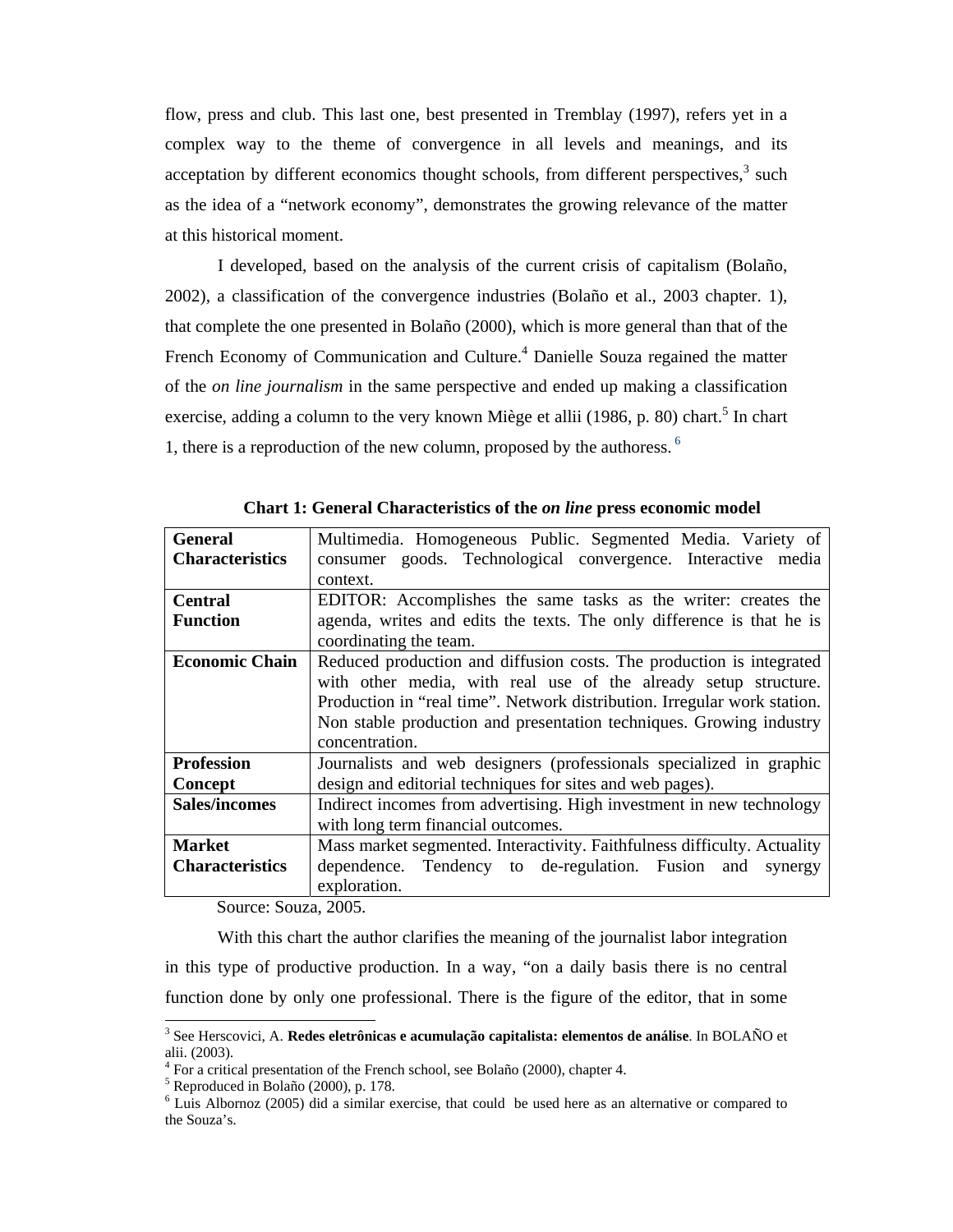cases is called content manager, but his functions are the same as the writer's, with a single difference: He coordinates the team to have agility in the production of news and takes responsibility for the information that goes on the air" (Souza, 2005). The teams, on the other hand, are reduced, incorporating in large scale the work of trainees.

There's strong flexibility of the work and a tendency to wipe out the frontiers between the journalistic specialties, with the reporter exercising, for example, the function of a photographer. The activities related traditionally to the journalist, are in a general way, ending, being simplified, while others, previously linked to areas like information technology, gain relevance and become part of the intellectual tools that the journalist is obliged to master. The result of that is a wide process of dequalification and re-qualification, in detriment of the critic instrumental, traditionally attached to these professionals education. The limits to the subsumption of the intellectual work (Bolaño, 2002) are in this way being transposed, which in this case, does not guarantee profits or competitiveness. Therefore,

The news production and diffusion costs are reduced, since there is no expenses with paper and no physical distribution, as it occurs with the press, nor expenses with an almost industrial structure, such as in the case of the flow sectors. In most cases, the production of the online media is integrated with other sectors, such as radio, TV or newspaper, because it has no immediate income related to the high investments. The offer of journalistic content in the web is not financially profitable... Those who earn money in the internet are the access providers and network companies. The provider's portals that maintain a team of journalists to dispose information for their customers have the objective to preserve the audience…The newspapers that dispose an online version, hardly will profit with the new edition, because the only possible profit on the web is through advertising sale. The announcers still are a bit fearful to advertise their products on the internet. It distances the online media from its objective of competing with the traditional media. What occur are fusions between the media companies, such as the corporations that absorb, at the same time, the editorial sectors, the press, the flow, and now the online. The companies that dispose information on the web make a new adaptation or a new interpretation of their cultural commodities. The result is a concentration of power in the hands of a small group of large companies (Souza, 2005).

As it is possible to assume, this refers to a hybrid social logic that represents, according to the author, no longer the approximation detected in the 80´s "between the editorial and flow, facing the beginning of the segmented and paid TV. The presence of the internet as a medium of information circulation promotes a new approach, this time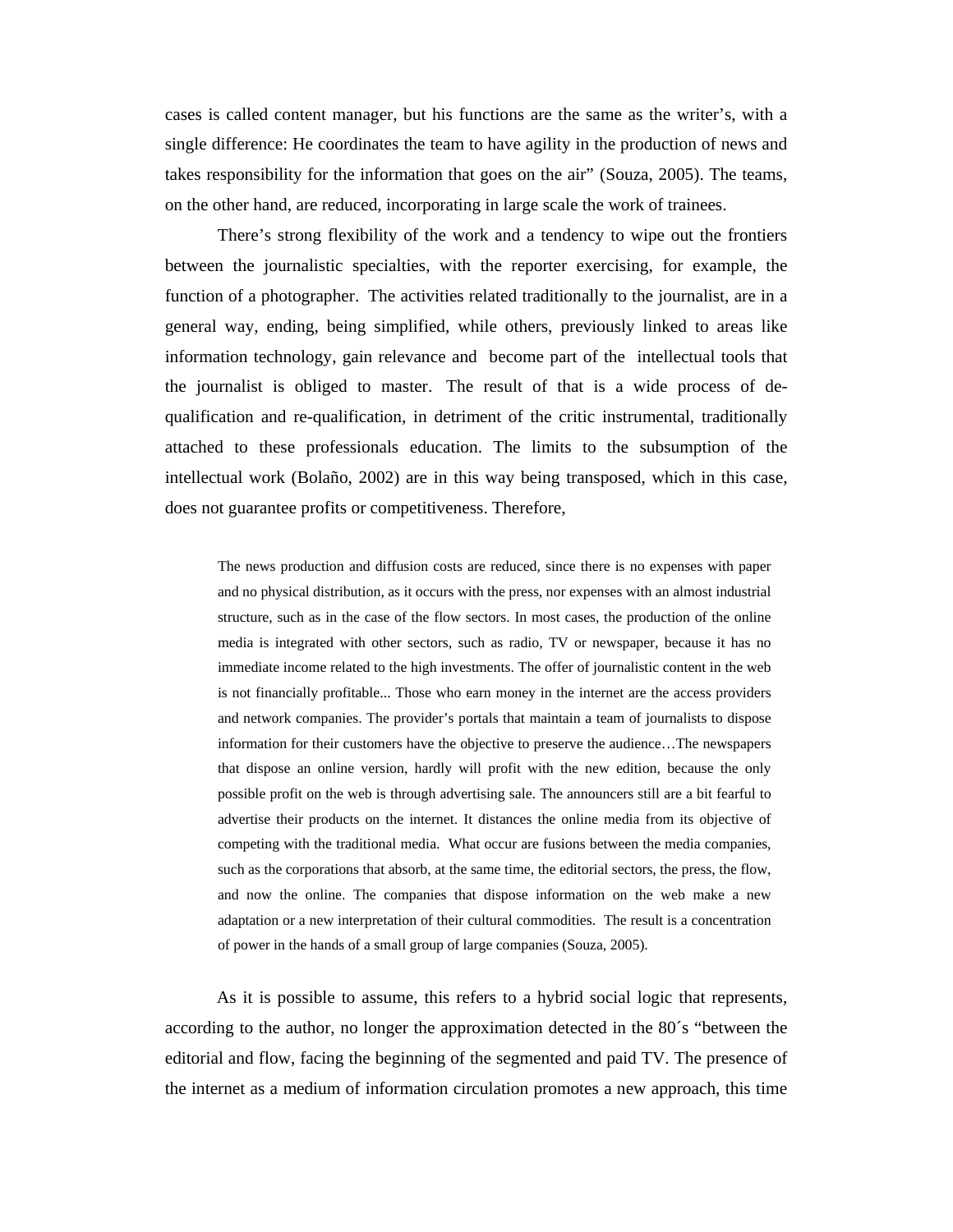between the press and flow, constituting a new paradigm" (Souza, 2005) related to the content production.

At this point, it is important to return to the concept of club from the Canadians. The idea appears in a great measure to explain the overuse of the flow logic, occurred from the advances of the digitalization that promotes a convergence between telecommunication, broadcasting and informatics, with a tendency to intensify the cultural production commoditization and industrialization process, eliminating the frontiers between the information fields, communication and culture, which demands an amplification of the Economy of Communication conceptual scope.

For Tremblay, the flow logic is typical of the beginning of the broadcasting industry, characterized by the direct diffusion. The development of the technologies that allow reproduction at accessible prices break progressively the thin imbrications between the production, programming and diffusion functions, promoting a progressive disarticulation of the flow logic, the opposite that occurs with the logic of edition sectors, that is reinsured by general digitalization. In the author's words:

If the progress made by the capture and reproduction techniques in the audiovisual production caused the editorial logic to progress, the application of the distribution techniques, first, and afterwards, the bidirectional and interactive communication in the cultural products offer is not translated in the reinforcing of the flow logic, but in the establishment of a new logic, that we classified as the "club logic" (TREMBLAY, 1997).

This progressive erasing of the flow logic by the development of the converging technologies is evidenced in Tremblay's and Lacroix's first work about the subject, on the segmented TV. In the article, here discussed, Tremblay treats specially the telematic networks such as the internet. Chart 2 presents the characteristics of the three models.

| <b>EDITORIAL</b>          | <b>FLOW</b>             |         | <b>CLUB</b>                                |      |        |
|---------------------------|-------------------------|---------|--------------------------------------------|------|--------|
| Durable content           | Ephemeral content       |         | All kind of content                        |      |        |
| Non-continuous<br>content | Continuous<br>(program) | content | Continuous<br>continuous                   | and  | $non-$ |
| Individual copy           | Diffuse prototype       |         | Individual<br>consultation or reproduction | copy | for    |
| Reproduction              | Diffusion               |         | Distribution                               |      |        |

**Chart 2: Institutional ways of trade and industrialization of culture, information and communication**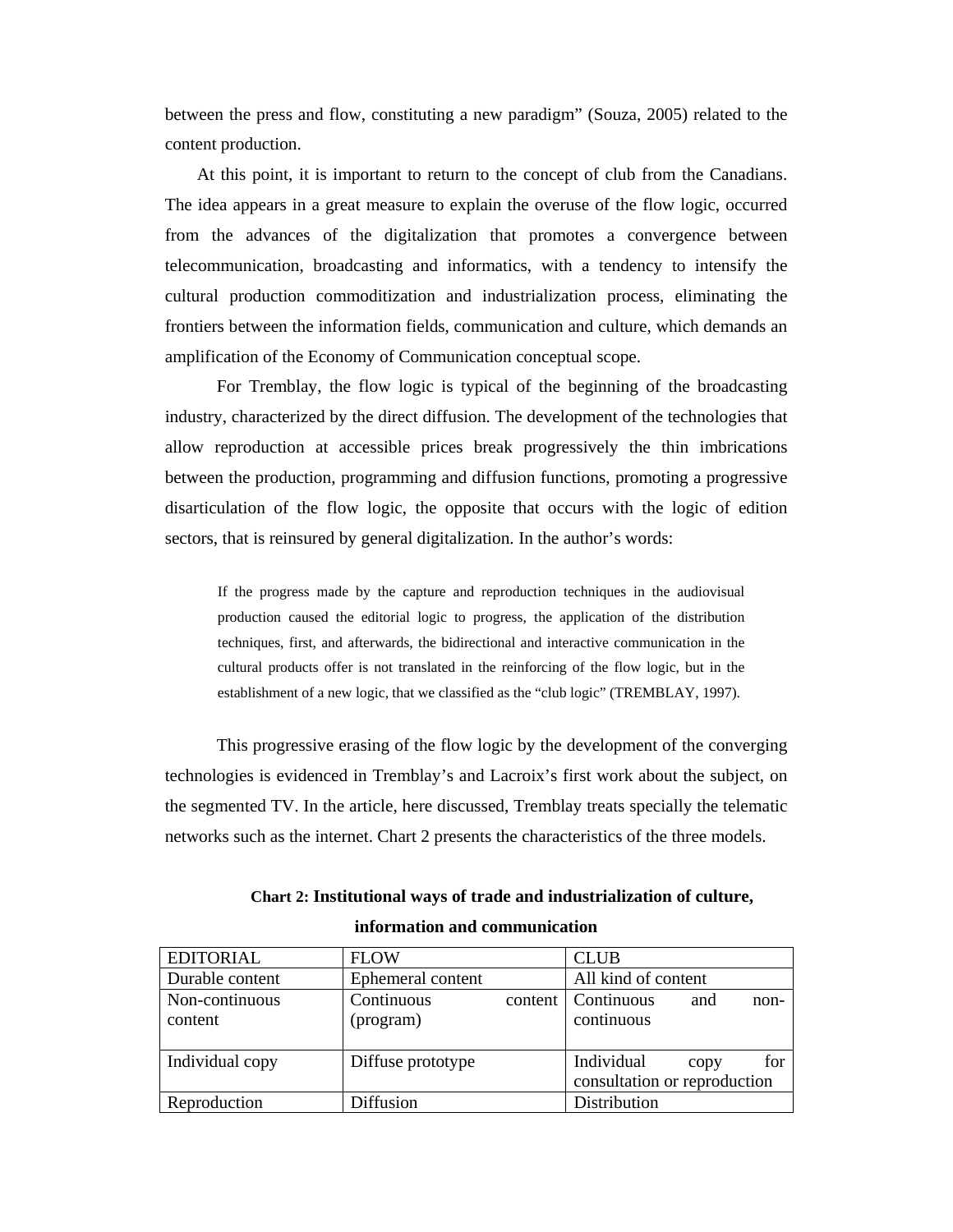| Direct financing        | Indirect financing | Direct and indirect financing |
|-------------------------|--------------------|-------------------------------|
| Source: TREMBLAY, 1997. |                    |                               |

In the logic of the club, there are offered individualized products (like in the editorial model), as well as the continuous program (like in the flow model) to the club members (the ones who are connected, who have access), incorporating different financial forms. As in the editorial logic, it is allowed the materialization upon an individualized support, depending on the user, that does not have to go to the selling place, but pays the printing expenses (or the recording). The relations between the creation, production, distribution and consumption are restructured, diminishing the activity of the programmer and transferring the lead function to the server (human or electronic). He is responsible for negotiating the diffusion and distribution rights, for elaborating the marketing strategy and also for offering to the club members an ensemble of services (including navigation) and products.

I allow myself to re-establish Danielle Souza's contribution, based in this quick reading of Gaëtan Tremblay. For him the club competes with the editing – presenting itself as an alternative to material reproduction and distribution through selling places – and with the flow, in reducing its action space, integrating it. The social logic of the club integrates the (editing) direct and (flow) indirect commoditization, in a new technical apparatus to offer cultural commodity, exploring different financing forms. The author doesn't refer to the press, but it can be considerate on the editorial logic, as it happens various times in the bibliography of the Political Economy of Communication and Culture.

What Souza presents, as we have just seen, is a case of erasing boundaries between the flow and the press, when it is inserted in the new technical support, similar to the approach that is in the origin of the Canadian proposal, promoted by the segmented TV, which approaches the flow to the editorial. Therefore, it is a deeper approach of the same tendency, but it is not clear if it is the flow or the press logic that is going to predominate. In any case, the logic of the club is amplified and the price exclusion prevails, even though the advertising financing is one of the possibilities for the online journalism development.

Considering, on the other hand, that the logic of the club is hegemonic, encompassing all the others, on the perspective of the Political Economy of Communication and Culture (without considering the economy of telecommunications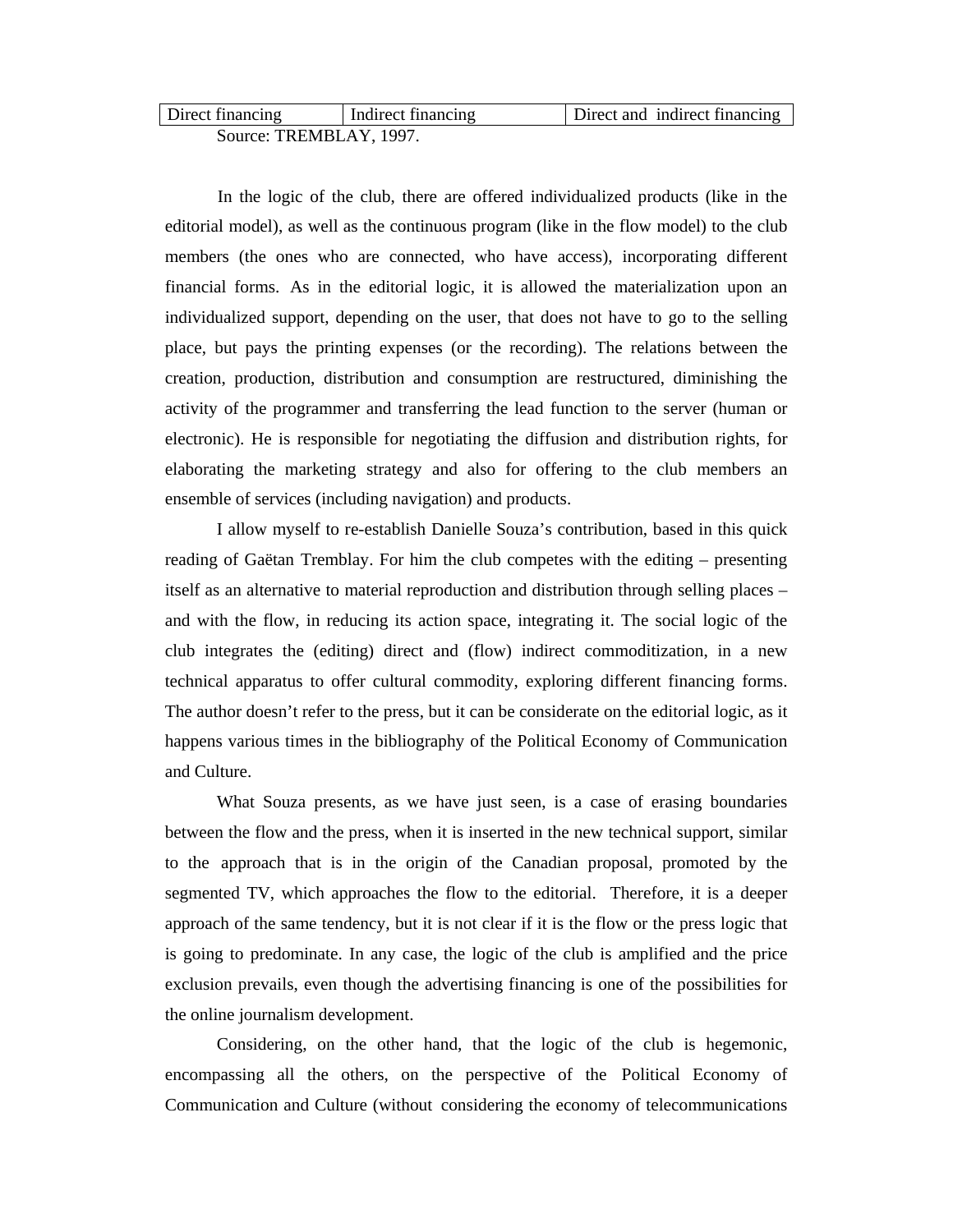and informatics), $\frac{7}{7}$  it is important to think, in its interior, the convergence and the social logic by layers. In a more general level, there is the traditional classification editorial/flow/press. Beneath, we can define the sectors like pay TV, online radio, or online press operators, in the practice of the convergence. All of them present a resemblance with the flow: They don't offer an individualized product, but a group of elements that we can classify, in third place, as parts of a programming, graphic design or something equivalent.

The "flux" – mentioned by Franciscato (2004), for example, referring to the online journalism production "in real time" – must be considered in this third (less abstract) level. It is important to make this clear because many times the idea of flow is incorrectly understood as flux. Although the idea is more meaningful in the online journalism than in broadcasting, it regards a discontinuous flux, in the perspective of production and of consumption, not constituting a particular commodity (good or service), but just a part of a programming which value is done only by the set.

The operation is similar to a news channel, such as CNN and other kinds of segmented TV, with a fundamental difference: In this case the flux is inserted in a structure of areas and formats, combining the characteristics of the internet (hyperlink, www pages format, etc.) and the press. The integration is guaranteed by the newspaper, site, portal, radio, web TV or other digital product, inserted itself in the internet platform, as it could have been in the digital TV platform, having also a resemblance, as noted above, with the conventional segmented TV, that can be seen itself as a technological platform that distances the TV from the flow model and approaches it to the editorial one.

Thereby in the channels specialized in journalism, in the segmented TV, the flux is distributed between the video and the parallel texts disposed in separated parts of the screen, establishing that monotonous circular dynamics that is only (partially) dissolved in exceptional occasions when the live transmission is emphasized. What the consumers purchases is not even the access to the channel, much less to the flux, but to a package of channels and other products (pay per view*,* music channels, access to the internet), planned as a global and differentiated offer according to the person's or family's acquisition capacity. The same rule is valid, with some adaptations, to the internet and all the digital platforms that adopt the club logic.

 7 For a complete perspective, see BOLAÑO et al., 2003.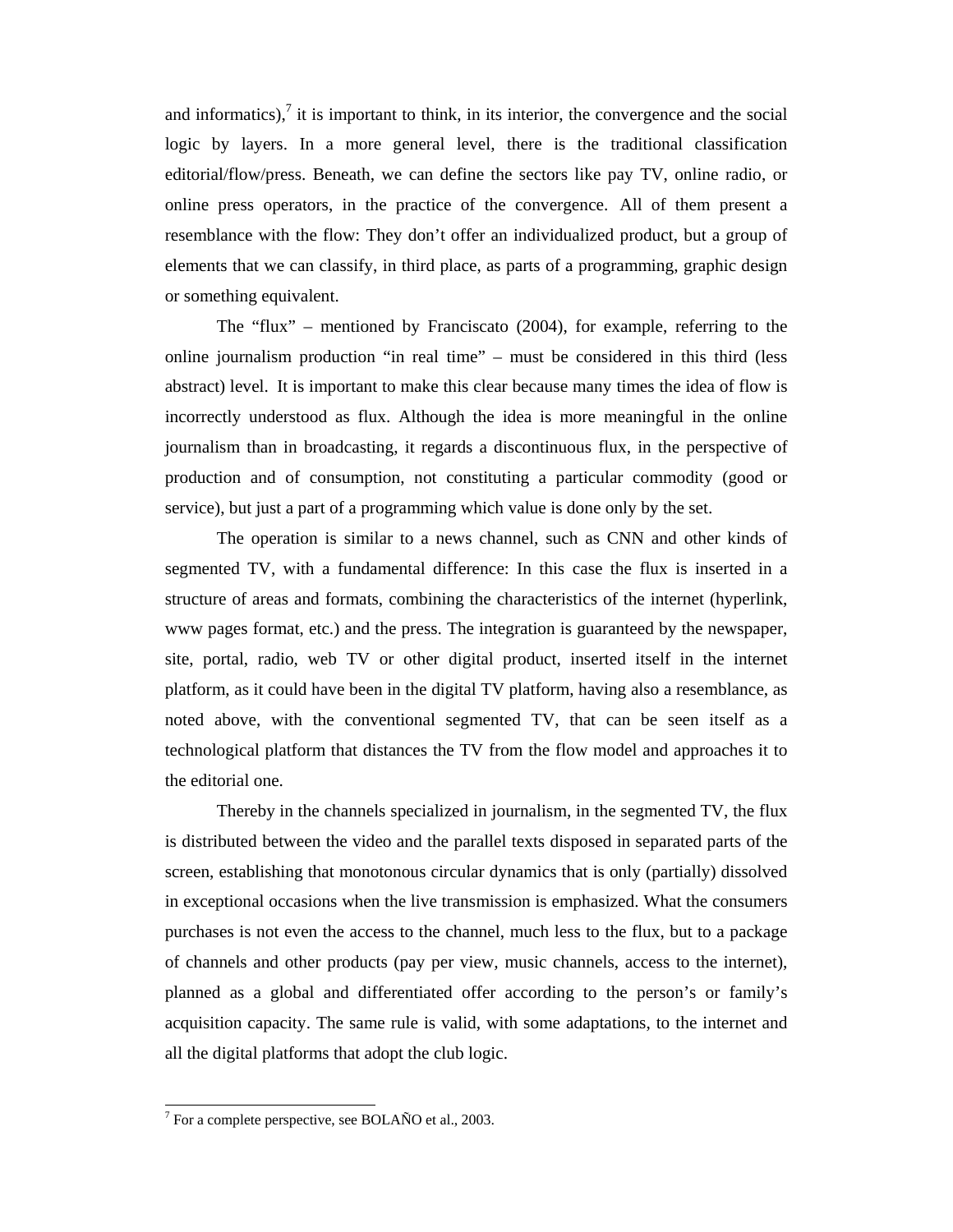Therefore the flux does not represent a new social logic, but an additional element offered, such as the links, photos, banners or the musical program in the supply constitution. Its definition is important for the study of the specific characteristics of the work and competition process, in the technological convergence sectors, that incorporate in some way, the journalistic work or similar. The idea of "information production in continuous flux" is one of the two notions of "real time", in Meditsch's (2001) perspective, referring to the "movement of constant news production and its fragmented distribution throughout the daily program (sometimes 24 hours a day), in radio, television or internet" (Franciscato, 2004, p. 27). The other one is the live transmission of the news.

Franciscato agrees with Ignácio Ramonet's (1999), criticism to the "continuous information in real time ideology", when affirms, for example, that "talking about image production and other content in real time … means to accentuate a tension between the emotion that this image offers and the sensation of truth that seems to 'naturally' emanate from it as it is presented in real time" (Franciscato, 2004, p. 28). Thereby, he also recognizes the fetish character of the real time journalism, considered as "a discursive construction based in a mediation technologically operated in order to create the effect of absence of mediation, the effect of a direct contact between the public and the event" (idem, p. 39), but in fact "it does not overcome the mediation of the journalist and the organization, in the technical possibility of content production by the organizations ….. as also in the interpretative character of the journalist when it selects the content, languages and establishes thematic delimitations" (idem, p. 30).

In this perspective, the author analyses the impact on the journalistic practices of the (utopic) online journalism search to "overcome, technically and concretely, the discrepancy between the time of the movement of things and the time of the journalistic production" (idem, p.29). He refers even, when he talks about the work edition, to a kind of tension in the work process:

The web page exceeds the journalism's classic notion of time and space because it introduces the hypertext as a resource of organization and a connection between contents. As the online journalism is going towards a simplification of design..., its hypertext characteristic conducts the editing principles to a technical capacity to link a diversity of contents (texts, images, info graph, related sites etc.). Even though the online editing programs technically make this function easier and the online selection and hierarchy process are not pressured by time and space necessity, the online editing process can be more complex and demand a greater effort from the journalist in contents connection… This amount of work confronts with a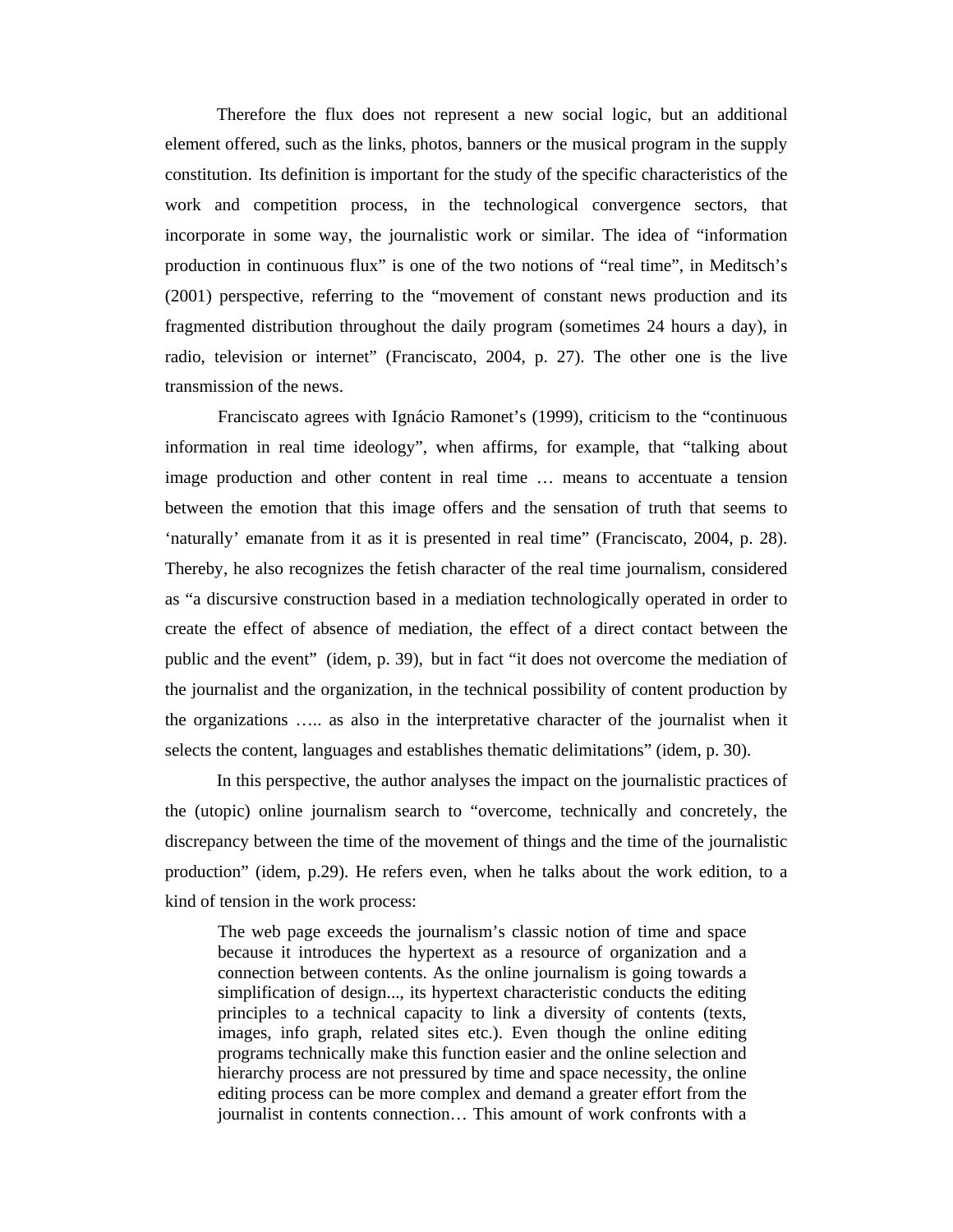new time exiguity in the real time journalism attached to the production continuous flux and news transmission: If at every 90 seconds it is necessary fresh news, the editing time is drastically reduced, which make difficult more complex and richer contextualizations and connections (Franciscato, 2004, p. 33).

From this point it would be possible to regain Danielle Souza's conclusions about the impact of digitalization in labour exploitation, but the author doesn't consider at any moment the journalistic production process as a capitalist exploiting process of a specific intellectual work. The entire analysis is centered on the impact of the digitalization over the "journalism time characteristics" (periodicity, newness and public revelation), without considering the essential – the processes of time-space compression, using the expression that Harvey (1993) found in Marx –, centering strictly on the particularity of the product and not on the work and valorization processes and the specific macro social logic related to. Regarding this last ones, the author notices the coincidence of the notion of real time popularization, related to the financial globalization, as he points out

how fast the expression "in real time" became a common sense expression to designate a set of practices and knowledge related to the use of technology to reach instantaneity and simultaneity in different areas. For example, in the business management, "real time" became an efficiency symbol, qualification to operate with efficiency in a system that searches the maximum reduction of the time spent to achieve a production aim. (Franciscato, 2004, p. 25).

It is, obviously, the same fetish that Ramonet dennounces when he talks about the journalism in real time ideology: The fetish of the technical efficiency expands in the precise moment of the capitalism structural crises, that can't, despite the technological development and the general digitalization, regain the productivity numbers characteristic from the post war expansive period. But the author's main reference to analyze the problem is Castells (1999), which fails in the analysis of productivity, as demonstrated by Garnham (2000).<sup>8</sup> Thereby, instead of going deep in the clarification of the "real time" capitalist ideology, the author rehearsals a (shy) idealistic critic essay regarding the "extension this notion has been gaining in the social relations. In other words, we can question if the systemic model of real time, based on

 8 See BOLAÑO et MATTOS (2004).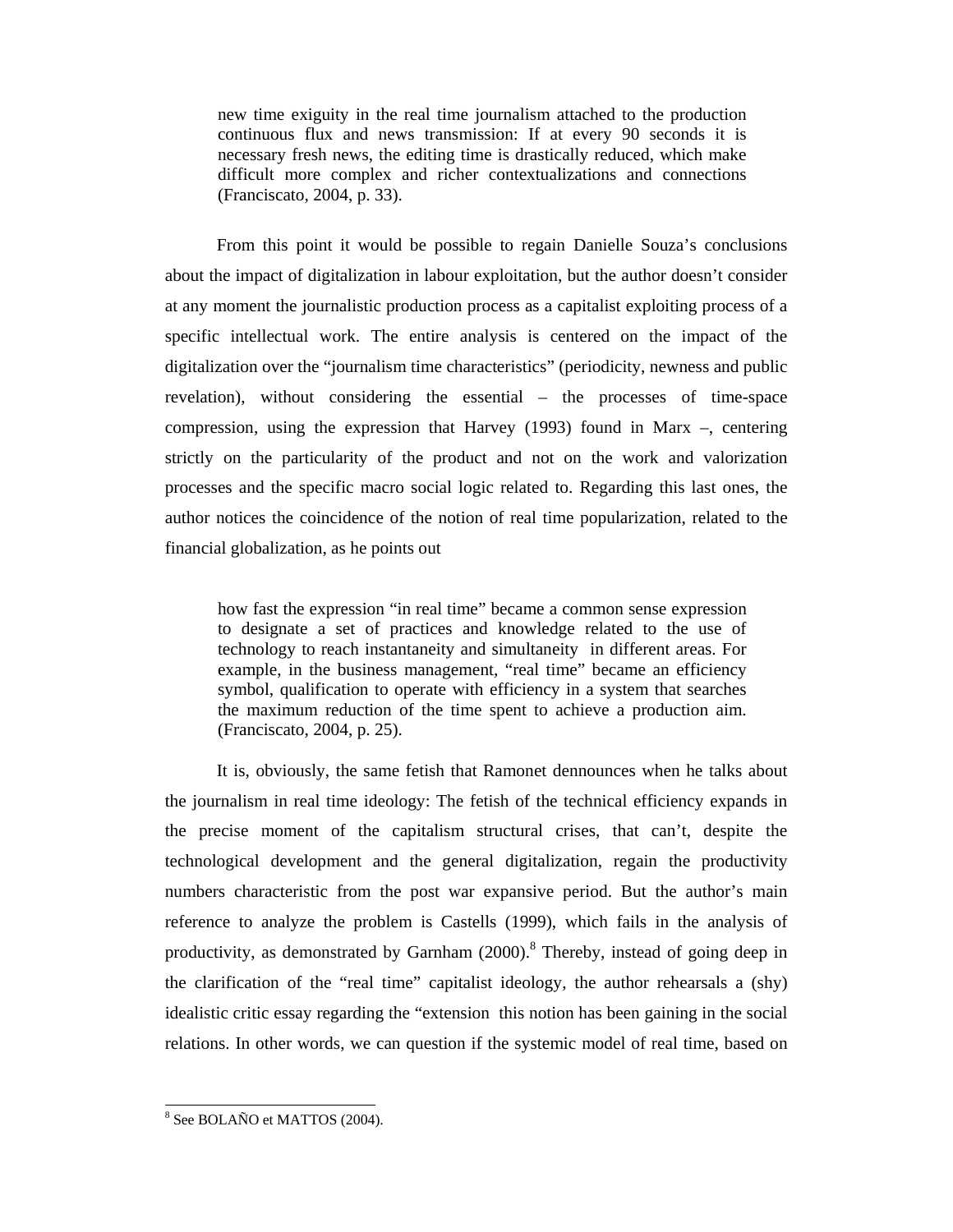the immediate character of transmission, exchanges, calculus, action and result, that is, in a techno-economicist perspective of the society" (Franciscato, 2004, p. 25).

His reference to Lévy to speak about the "difference between the real time of the calculus and transmission and the time of human practices" does not solve the problem, because it relates precisely to a colonization process of the one over the other. The correct criticism procedure would be to look for the contradictory elements inherent to the process and the overcoming perspectives, related to the existence of non hegemonic social actors. In the case in exam, it would be necessary to explain the radical interest differences between the journalism (the journalists) and the press (the media, or more adequate, the capital invested in the journalism field).

Something that, in general, until now, the field of Journalism Studies, on the contrary of the Political Economy of Communication, has not had the capacity to understand, remaining in a great measure, trapped to the old bourgeois press idealistic concepts, even when its subject is so futurist and modern as it is supposed to be.

## **BIBLIOGRAPHY**

ALBORNOZ, Luis. **Los diarios** *online* **de información general. El caso de los grandes periódicos en español.** Tesis de doctorado. Universidad Complutense de Madrid. Facultad de Ciencias de la Información. Departamento de Comunicación Audiovisual y Publicidad I Madrid, 2005

BOLAÑO, César. **Indústria Cultural, informação e capitalismo**. São Paulo: Hucitec/Polis, 2000.

\_\_\_\_\_\_\_\_\_\_\_\_\_\_. **Trabalho intelectual, comunicação e capitalismo – A reconfiguração do fator subjetivo na atual reestruturação produtiva**. Artigo publicado na Revista da sociedade Brasileira de Economia Política. RJ, 2002, p. 53-78.

BOLAÑO, César; HERSCOVICI, Alain. **Economia da Informação e Conhecimento: uma abordagem em termos de Economia Política.** CD-Rom do Congresso da Sociedade Brasileira-SEP, Campinas, 2005.

BOLAÑO, César; HERSCOVICI, Alain; CASTAÑEDA, Marcos e VASCONCELOS, Daniel. **Economia Política da Internet**. Universidade Federal de Sergipe. Aracaju: fevereiro de 2003.

BOLAÑO, César; MATTOS, Fernando. **Conhecimento e informação na atual reestruturação produtiva: para uma crítica das teorias da Gestão do Conhecimento**. In: Datagramazero. Revista de Ciência da Informação, vol. 5, n. 3, artigo 3 – junho de 2004. Rio de Janeiro. URL: www.dgz.org.br.

CASTELLS, Manuel. **A Sociedade em Rede - A era da informação: economia, sociedade e cultura,** vol. 1. São Paulo: Paz e Terra, 1999. 7ª ed.